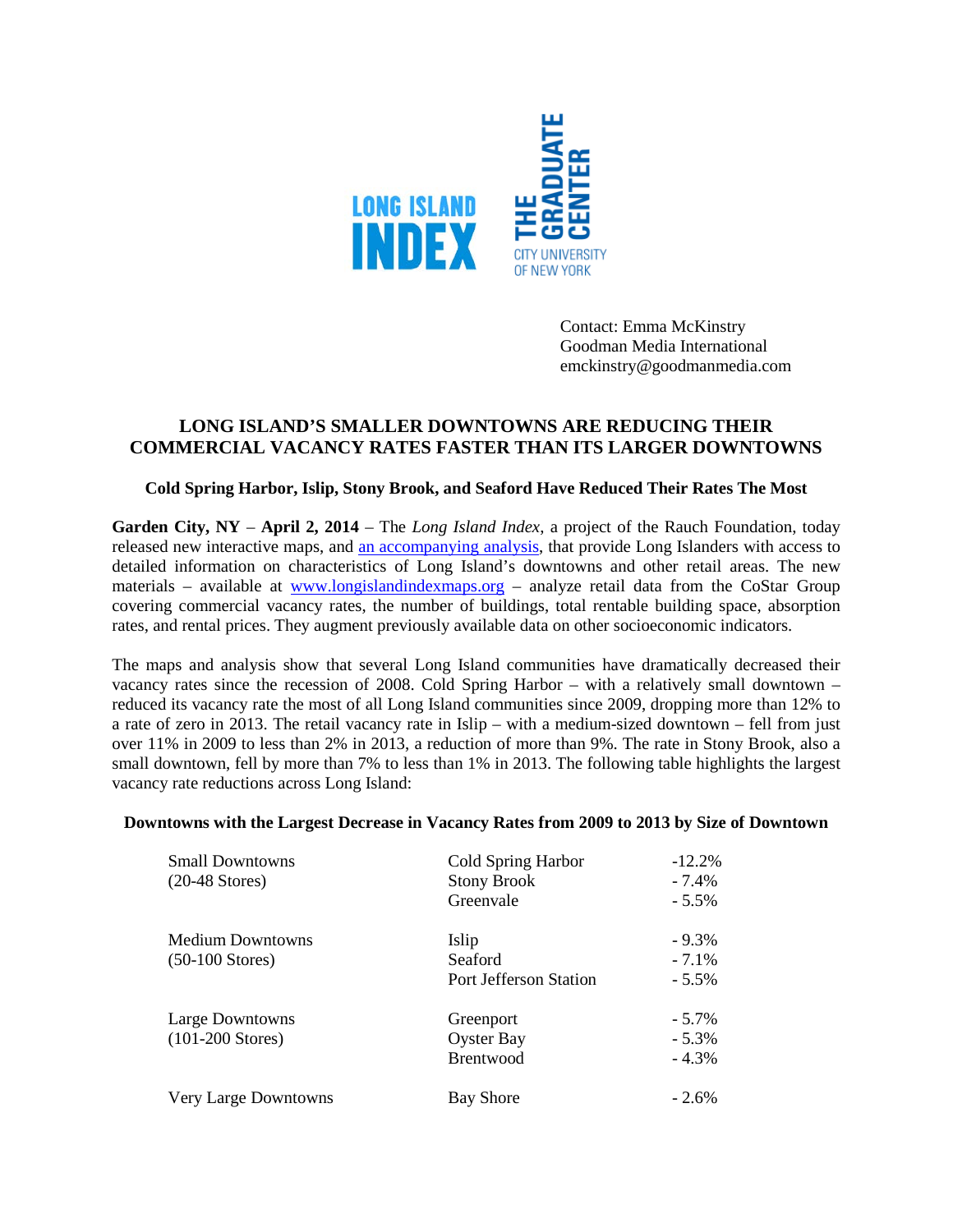| (More than 200 Stores) | Patchogue  | $-1.4\%$ |
|------------------------|------------|----------|
|                        | Huntington | $-1.3\%$ |

Over the past four quarters, the market has seen an overall decrease in the vacancy rate across Long Island. During that time, Long Island has fared better than the nation as a whole, with a 5.1% vacancy rate in 2013 which is lower than the nation's rate of 6.6%. In each of these communities and in many others analyzed by the Index, vacancy rates are much lower than the Long Island and nationwide average. There is a cautionary note though, because development of new construction on Long Island is significantly lower compared to our suburban neighbors.

"Long Island's downtowns – with their appeal, growth potential and, in many cases, transit access – are key to our future economic prosperity," said Nancy Rauch Douzinas, President of the Rauch Foundation. "Understanding and developing them is crucial to a better future for Long Island."

"Our goal with these enhanced interactive maps is to provide more detailed information on Long Island's downtowns and enable citizens to access it easily," said Ann Golob, Director of the *Long Island Index*. "This should be especially helpful to citizens who are interested in revitalization efforts, mass transit access, and creating an even more attractive mix of office, retail, and affordable rental housing."

The *Long Island Index*'s interactive maps have been developed in collaboration with the Center for Urban Research at the Graduate Center, City University of New York. Steven Romalewski, Director of the Graduate Center's Mapping Service said, "These interactive maps combine a rich amount of information with easy-to-use tools so users can visualize relationships across several types of data at local and regional scales. The Index's maps now include retail vacancy information as well as data on shopping centers (locations, number of stores, square footage) and bank branches (where they are clustered and where they are absent)."

Other updates to the maps include Long Island's latest land use patterns on a property-by-property basis, multi-family housing (e.g., when it was built, number of stories, and number of units), bicycle routes, the redistricted Nassau and Suffolk county legislative districts, and links to the latest school report cards. This supplements the detailed population and housing statistics from the Census Bureau, a district-bydistrict analysis of educational data, downtown survey data from the Index, special districts, transportation routes, current satellite imagery, and more. Gathering information from federal, state, and county resources, the mapping tools allow users to choose which data elements to analyze in relation to each other.

# **About the Rauch Foundation**

The Rauch Foundation [\(www.rauchfoundation.org\)](http://www.rauchfoundation.org/), which funds the *Long Island Index*, is a Long Islandbased family foundation that invests in ideas and organizations that spark and sustain early success in children and systemic change in our communities. The Foundation was established in 1961 by Louis Rauch and Philip Rauch, Jr. Funding for the Foundation was made possible by the success of the Ideal Corporation, an auto parts manufacturer founded in 1913 by their father, Philip Rauch, Sr.

In addition to funding the *Long Island Index* for 11 years, the Rauch Foundation commissioned The Long Island Profile Report and a series of polls on Long Island to determine how the region is faring. The *Long Island Index* reports are available for download at [www.longislandindex.org.](http://www.longislandindex.org/) The *Long Island Index* interactive maps, an online resource with detailed demographic, residential, transportation and educational information, as well as the Build a Better Burb website, are also accessible from the Index's website.

### **About the Center for Urban Research**